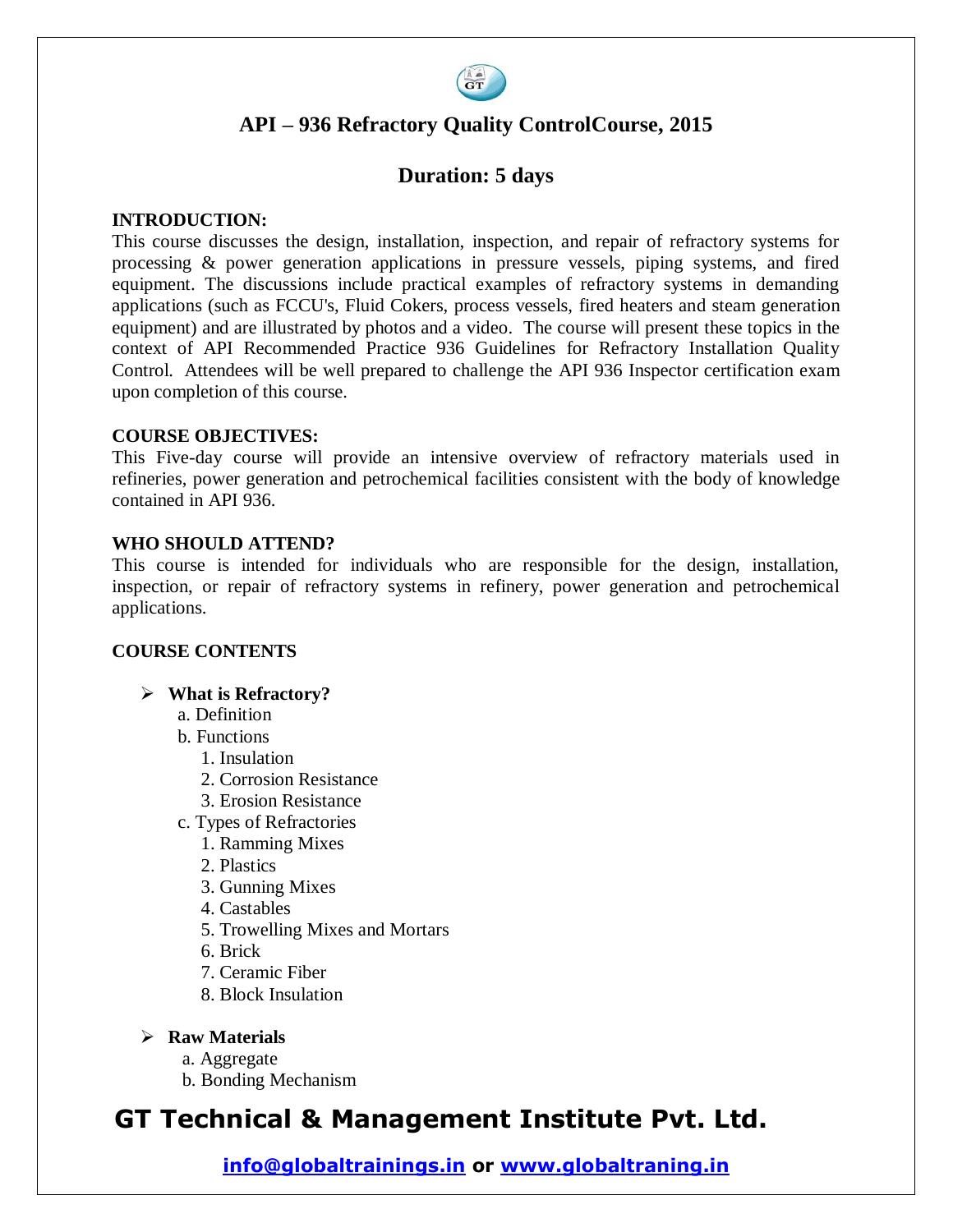- 
- 1.Phosphate (Acid) Bond
- 2.Cement (Hydraulic) Bond

3.Clay

- 4.Sodium Silicate
- 5.Curing & Drying

#### **Physical Properties of Refractory Materials and Test Procedures**

- a. Bulk Density
- b. Compressive Strength
- c. Tensile Strength (Modulus of Rupture)
- d. Erosion Resistance
- e. Heat Resistance
- f. Thermal Conductivity (How to Use K-Stick)
- g. Thermal Expansion

#### **Refractory Failure Mechanisms**

- a. Erosion
- b. Corrosion
- c. Thermal Shock
- d. Mechanical Abuse
- e. Overheating
- f. Atmospheric Reaction/Chemical Attack

#### **Factors Affecting Refractory Performance**

- a. Product Quality
- b. Anchoring Design
- c. Installed Quality
- e. Installation Procedures
- f. Unit Operation
- g. Material Specification
- h. Experience of Applicator/Crew

#### **Benefits of Using Metal Fiber Reinforcement**

- a. Randomized Cracking
- b. Holding Lining in Place, if Cracking Occurs

## **Refractory Linings for Miscellaneous Equipment**

- a. Sulfur Recovery Unit
- b. Tail Gas Cleanup Unit
- c. Feed Fired Heater
- d. Flue Gas Cooler & Stack
- e. Fluid Coker
- f. Hydrogen Furnace

#### g. FCCU

h. Concrete/Gunite Lined Drums

# **GT Technical & Management Institute Pvt. Ltd.**

**info@globaltrainings.in or www.globaltraning.in**